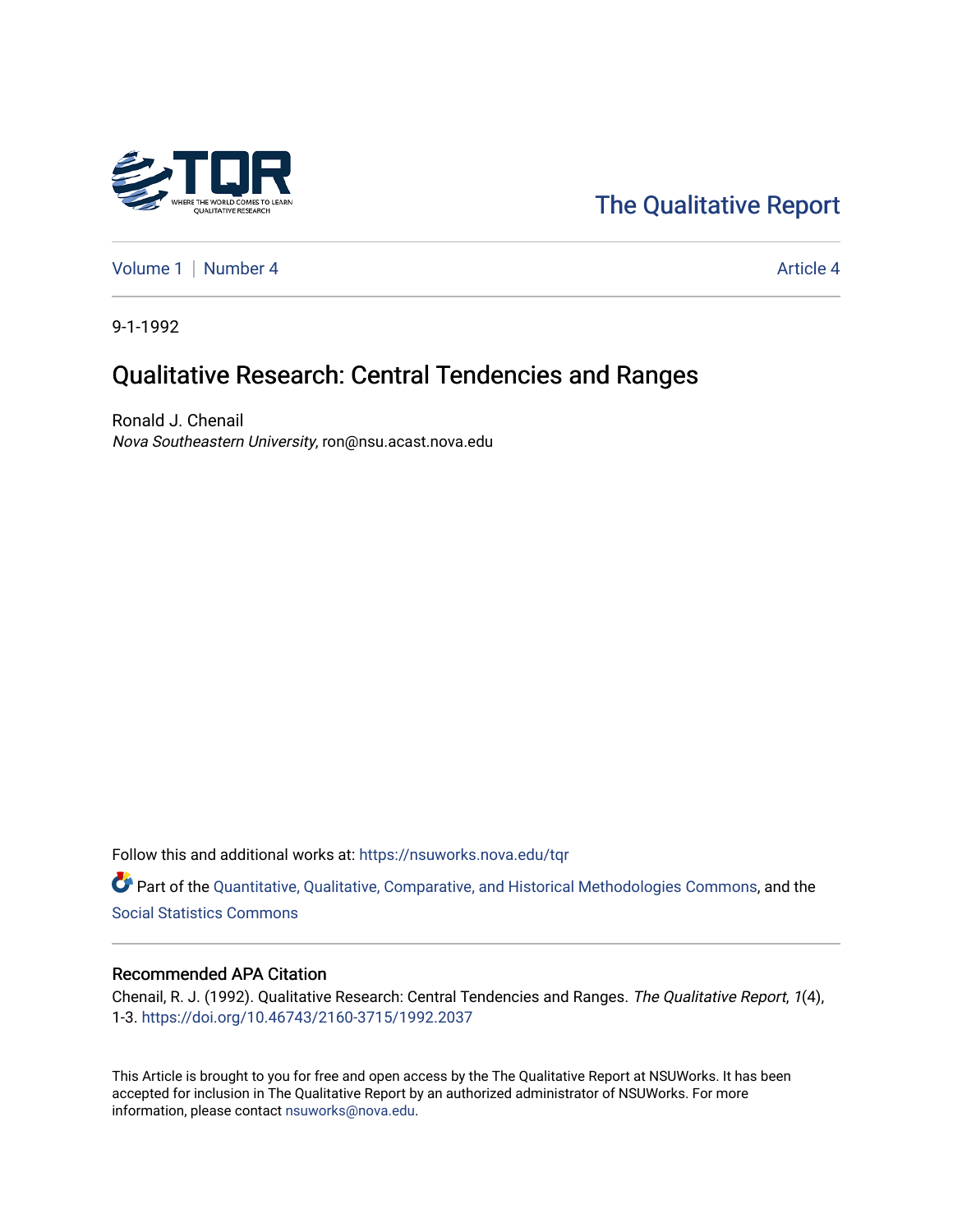

# Qualitative Research: Central Tendencies and Ranges

# **Abstract**

It is always interesting to listen closely when someone says, "Qualitative research is..." or curious to read intently an article or book which prominently features "qualitative research" in the title, and then experience a strange, defamiliarization process as the words of the conversation, lecture, article, or book don't seem to fit your notion of what "qualitative research" is and isn't. Well, you are not alone in your confusion. As far as I know, no one has copy rights on the term so it ends up meaning a variety of things for a variety of people. As a matter of fact, that is the most important point: Qualitative research can be a diverse, rich, and sometimes self-contradictory world of inquiry. Meta-analyses of qualitative research methods and philosophies are quite common in the field and serve as good introductions to this diversification of approach. In this short essay I offer one such examination of the field by presenting a series of couplets which help to exemplify central tendencies (CT) and ranges (R) of qualitative research.

# Keywords

qualitative research

# Creative Commons License



This work is licensed under a [Creative Commons Attribution-Noncommercial-Share Alike 4.0 License](https://creativecommons.org/licenses/by-nc-sa/4.0/).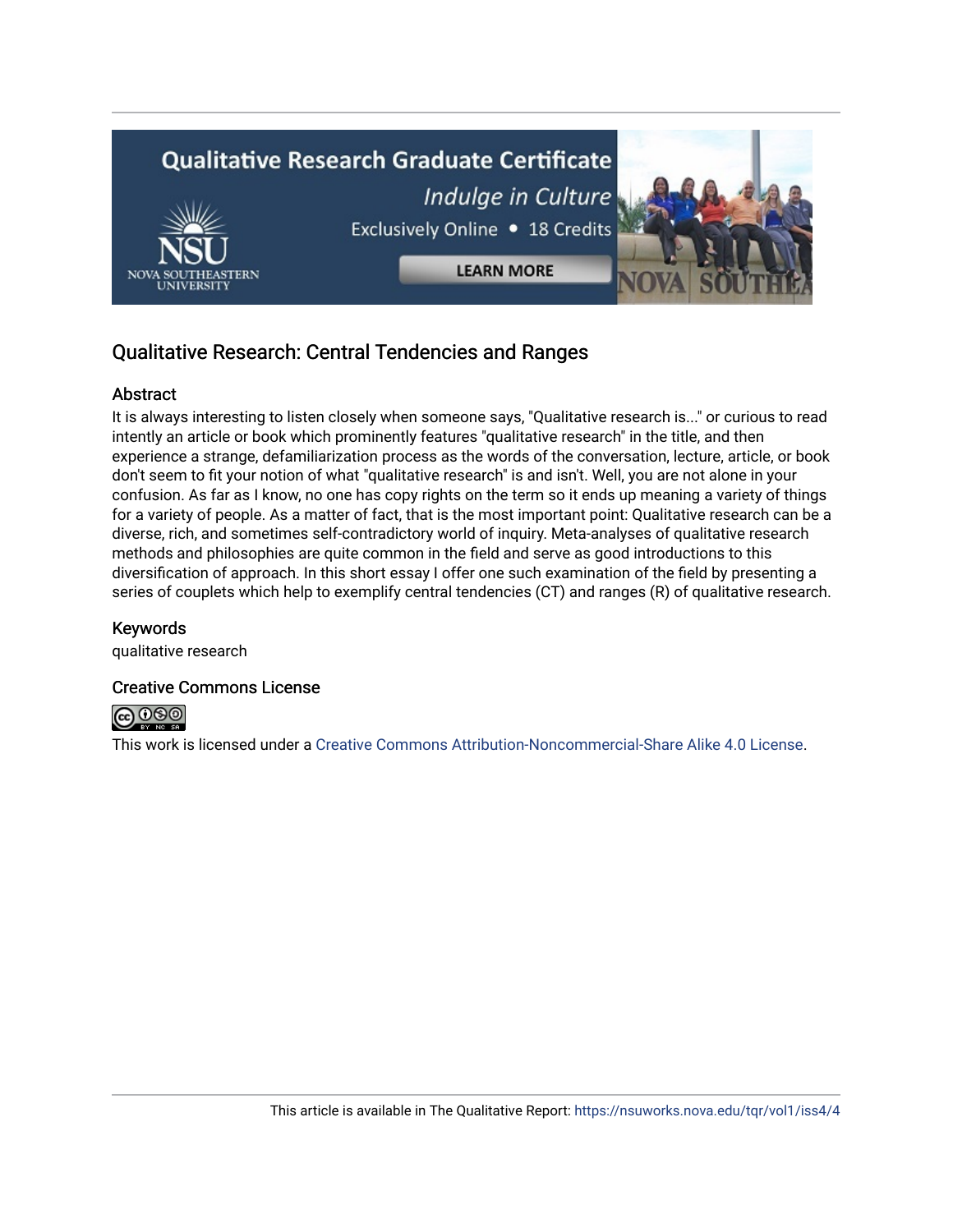#### **Qualitative Research: Central Tendencies and Ranges**

#### **by Ronald J. Chenail**

*The Qualitative Report*, Volume 1, Number 4, Fall, 1992

It is always interesting to listen closely when someone says, "Qualitative research is..." or curious to read intently an article or book which prominently features "qualitative research" in the title, and then experience a strange, defamiliarization process as the words of the conversation, lecture, article, or book don't seem to fit your notion of what "qualitative research" is and isn't. Well, you are not alone in your confusion. As far as I know, no one has copy rights on the term so it ends up meaning a variety of things for a variety of people. As a matter of fact, that is the most important point: Qualitative research can be a diverse, rich, and sometimes selfcontradictory world of inquiry. Meta-analyses of qualitative research methods and philosophies are quite common in the field and serve as good introductions to this diversification of approach. In this short essay I offer one such examination of the field by presenting a series of couplets which help to exemplify central tendencies (CT) and ranges (R) of qualitative research.

#### **Couplet One**

# **CT: Qualitative research is synonymous with ethnographic and participant observation methods.**

#### **R: Qualitative research is polysemous when it comes to method.**

Much of qualitative research is dominated by research traditions from education, sociology, and anthropology. The researchers from these fields favor such methods as ethnography, participant observation, and naturalistic inquiry. In addition to these popular methods, qualitative research can also include methods from fields like communication (e.g., discourse analysis or conversation analysis), literature (e.g., narratology or figurative language analysis), or Biblical studies (e.g., exegesis or hermeneutics).

#### **Couplet Two**

#### **CT: Qualitative research is conducted from a scientific perspective. R: Qualitative research can be conducted from a number of contexts.**

Much of qualitative research is practiced from a scientific viewpoint. It is legitimized by its juxtaposition with quantitative approaches (i.e., qualitative research as pre-quantitative, qualitative research as post-quantitative, or qualitative and quantitative research in triangulation configurations) and it is undertaken with similar goals in mind as quantitative approaches (e.g., to predict, to confirm, etc.). There are many varieties of qualitative research which do not embrace a scientific way of knowing and doing. There is artistic or literary qualitative research which is based upon an artist's way of practice and knowledge production. Another type is clinical qualitative research which constructs its investigations by examining clinicians' methods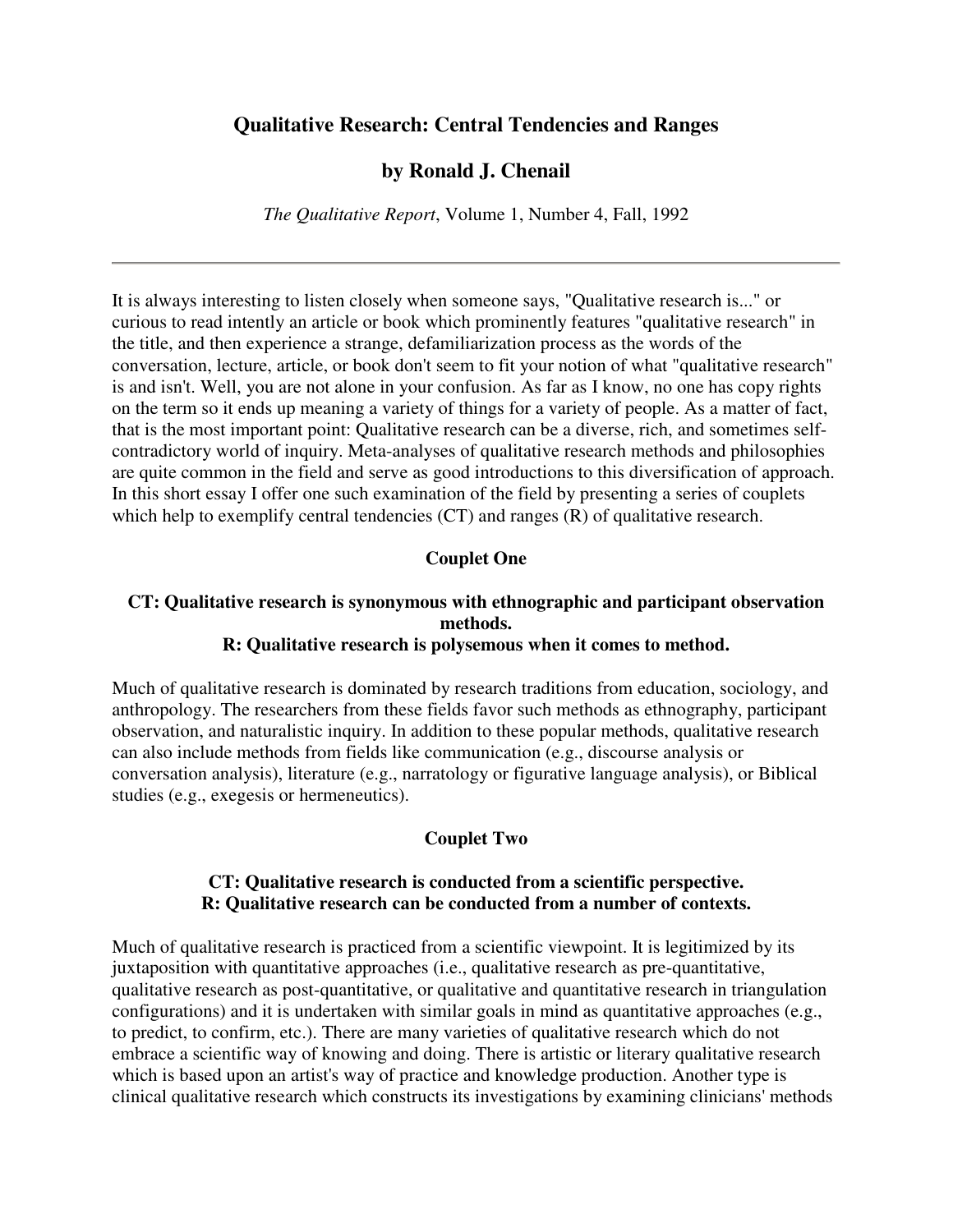and applying those ways of knowing in research inquiries (e.g., the use of circular questioning in data collection and analysis).

# **Couplet Three**

#### **CT: Qualitative researchers assume a monological position of privilege with their practice knowledge. R: Qualitative researchers assume a dialogical position of difference with their practice**

# **knowledge.**

In our culture, knowledge produced from a practice of research, qualitative or quantitative, is usually placed above awareness derived from a practice of practitioners as in the case of educators reflecting on their teaching or therapists re-searching their work in the clinic. Some researchers, qualitative and quantitative, realize that researchers can take their place along side other practitioners and engage in dialogue towards a creation of a community of knowing and not knowing.

# **Couplet Four**

#### **CT: Qualitative researchers attempt to replicate known forms of method in their studies. R: Qualitative researchers attempt to create new method forms for their studies.**

For some, aesthetics and pragmatics in qualitative research mean that researchers attempt to approximate a known, well-practiced, and established form or tradition in their research project at hand (e.g., "In this study, the researcher employed a Glaser and Strauss grounded theory approach.") or improvise on a well-known approach (e.g., "The Spradley ethnographic interview was modified in the following ways..."). Other qualitative researchers feel that particularities of each research project are so unique that they require a distinctive method for every study. They may identify research tradition(s) which inspired their method for a specific project, but they will also allow each study to have its own project-specific method which emerge from the special characteristics of the project.

# **Couplet Five**

# **CT: Qualitative researchers' analyses tend to focus on central tendencies and pre-study variables in the data.**

# **R: Qualitative researchers' analyses also focus on ranges and serendipities in the data.**

Qualitative researchers have a habit of focusing on what is familiar and central to the study at hand. That which was known through literature searches and previous observations before the study was conducted becomes central in the unfolding process of the research. Also, that which is observed as happening or occurring the most during the study garners the lion's share of the spotlight. What may be missed through this style of inquiry is an opportunity for investigators to know what might not have been known to them prior to the study. Space and time have to be allowed in research to create room for such discoveries. Also, the margins of a project often provide some of the most interesting and informative patterns for investigators if they include a